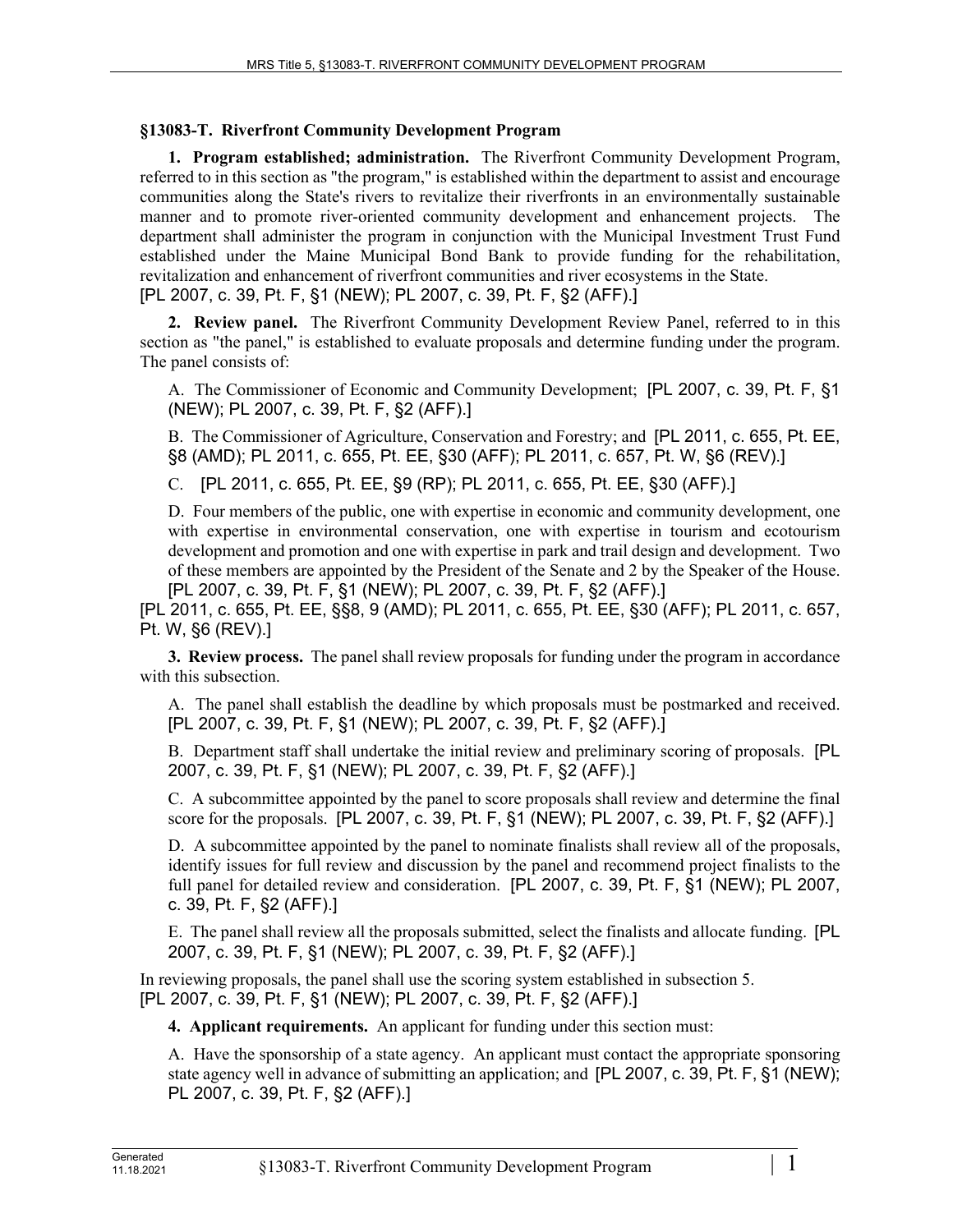B. Demonstrate the capacity to undertake the project with a reasonable prospect of bringing it to a successful conclusion. In assessing an applicant's ability to meet the requirements of this paragraph, the panel may consider all relevant factors, including but not limited to the applicant's level of debt; fund-raising ability; past economic and community development activities; grants from federal, state or local sources; previous environmental conservation, restoration or enhancement activity; organizational history; scope of economic or environmental vision; and evidence of success in previous efforts. [PL 2007, c. 39, Pt. F, §1 (NEW); PL 2007, c. 39, Pt. F, §2 (AFF).]

[PL 2007, c. 39, Pt. F, §1 (NEW); PL 2007, c. 39, Pt. F, §2 (AFF).]

**5. Scoring system.** The department and the panel shall develop a scoring system for use by the panel in evaluating proposals under this section. The scoring system must be designed to identify those projects that are most aligned with the State's riverfront community development and river restoration and enhancement priorities. The scoring system must assign points according to the relative value or the following criteria associated with the proposal:

A. The economic significance of the proposed project to the immediate vicinity and to the State as a whole; [PL 2007, c. 39, Pt. F, §1 (NEW); PL 2007, c. 39, Pt. F, §2 (AFF).]

B. The level of compatibility with clean and healthy river ecosystems; [PL 2007, c. 39, Pt. F, §1 (NEW); PL 2007, c. 39, Pt. F, §2 (AFF).]

C. The value of the proposed project with respect to downtown revitalization; [PL 2007, c. 39, Pt. F, §1 (NEW); PL 2007, c. 39, Pt. F, §2 (AFF).]

D. The value of the proposed project with respect to environmental protection and ecological restoration; [PL 2007, c. 39, Pt. F, §1 (NEW); PL 2007, c. 39, Pt. F, §2 (AFF).]

E. The value of the proposed project with respect to recreational uses; [PL 2007, c. 39, Pt. F, §1 (NEW); PL 2007, c. 39, Pt. F, §2 (AFF).]

F. The degree of community support for the proposed investment; and [PL 2007, c. 39, Pt. F, §1 (NEW); PL 2007, c. 39, Pt. F, §2 (AFF).]

G. The extent to which the proposed project involves partnerships and meets multiple criteria for benefits. [PL 2007, c. 39, Pt. F, §1 (NEW); PL 2007, c. 39, Pt. F, §2 (AFF).] [PL 2007, c. 39, Pt. F, §1 (NEW); PL 2007, c. 39, Pt. F, §2 (AFF).]

**6. Additional criteria.** In addition to evaluating the proposals using the scoring system established in subsection 5, the panel shall consider the following criteria in reviewing a proposal:

A. The level to which a proposal supports the open space or recreation objectives, or both, of a local comprehensive plan; [PL 2007, c. 39, Pt. F, §1 (NEW); PL 2007, c. 39, Pt. F, §2 (AFF).]

B. The extent to which a project is consistent with an adopted comprehensive plan that meets the standards of the laws governing growth management pursuant to Title 30‑A, chapter 187; [PL 2007, c. 39, Pt. F, §1 (NEW); PL 2007, c. 39, Pt. F, §2 (AFF).]

C. The current and anticipated demand for use and diversity of uses of the site; [PL 2007, c. 39, Pt. F, §1 (NEW); PL 2007, c. 39, Pt. F, §2 (AFF).]

D. The local and regional community planning and support for river protection, enhancement and restoration; and [PL 2007, c. 39, Pt. F, §1 (NEW); PL 2007, c. 39, Pt. F, §2 (AFF).]

E. Any additional benefits that contribute to scenic landscape values, including the character of the town or region in which the project is situated, the rehabilitation or renovation of riverfront mill and other buildings and the ability to secure public access for conservation, recreation, wildlife and education uses. [PL 2007, c. 39, Pt. F, §1 (NEW); PL 2007, c. 39, Pt. F, §2 (AFF).]

[PL 2007, c. 39, Pt. F, §1 (NEW); PL 2007, c. 39, Pt. F, §2 (AFF).]